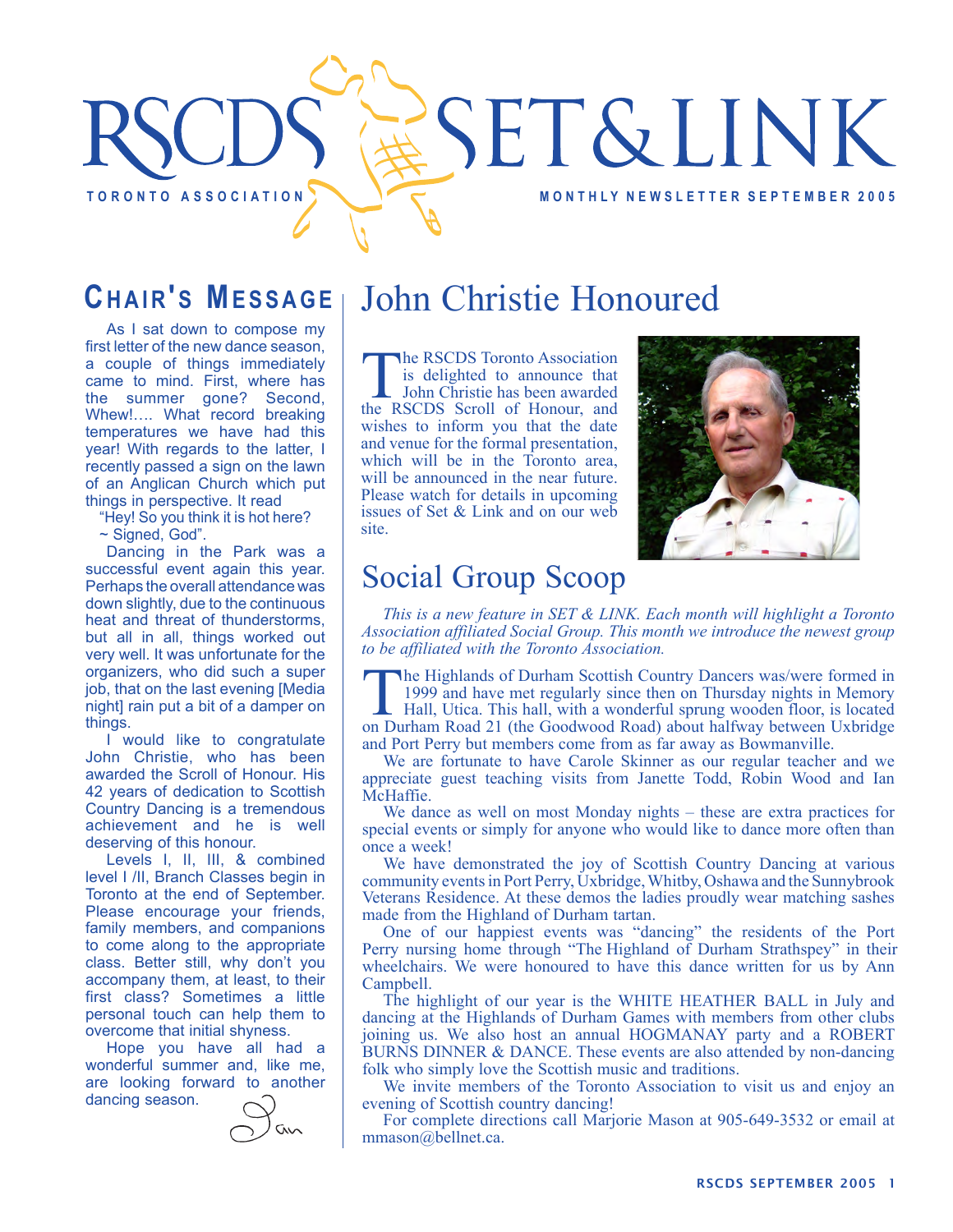## September Monthly Dance

| Saturday, September 10, 2005<br>$8:00$ pm<br><b>Crescent School</b><br>2365 Bayview Ave<br>Bobby & Laird Brown<br>Fallingbrook, Tayside, Woodglen<br>Please note that Crescent School has a no nut policy |                   |            |  |
|-----------------------------------------------------------------------------------------------------------------------------------------------------------------------------------------------------------|-------------------|------------|--|
| <b>St. Andrew's Fair</b>                                                                                                                                                                                  | J 8x32            | 5 for 82-2 |  |
|                                                                                                                                                                                                           | المستناط المستناط | ല പാറ      |  |

| <b>Happy Returns</b>         | R 8x32  | <b>MMM 2-11</b>   |
|------------------------------|---------|-------------------|
| <b>Sugar Candie</b>          | S 8x32  | <b>Bk 26-9</b>    |
| <b>The Wild Geese</b>        | J 8x32  | <b>Bk 24-3</b>    |
| <b>12 Coates Crescent</b>    | S 4x32  | <b>Bk 40-5</b>    |
| <b>Edinburgh Castle Reel</b> | R 8x32  | <b>Children-8</b> |
| <b>INTERVAL</b>              |         |                   |
| The Happy Meeting            | J 6x32  | <b>Bk 29-9</b>    |
| <b>Jessie's Hornpipe</b>     | R 8x32  | <b>Bk 8-9</b>     |
| <b>Adieu Mon Ami</b>         | S 8x32  | Bk 24-11          |
| The Duke of Atholl's Reel    | J 6x32  | <b>Bk 16-3</b>    |
| <b>Bridge of Nairn</b>       | S 8x32  | <b>Bk 13-11</b>   |
| <b>Shiftin' Bobbins</b>      | R 8x32+ | <b>Ormskirk</b>   |
| <b>EXTRAS</b>                |         |                   |
| <b>Mrs MacLeod</b>           | R 8x32  | Bk 6-11           |
| Mrs Stewart's Jig            | J 8x32  | <b>Bk 35-1</b>    |
| +Non-RSCDS                   |         |                   |

# **RSCDS TORONTO WORKSHOP**

**November 12, 2005, Crescent School, 9:00 a.m. - 3:45 p.m.**

The dance season is quickly approaching and with it comes the Toronto Workshop. We are very excited about all that we have planned for you! Two of the teachers, Ellie and Melbourne Briscoe, will be coming in from Northern Virginia. You may already know Ellie since her dance "Follow Me Home" has been on many programs recently. One of her favourite aspects of SCD is the way the music helps the covering and phrasing, as well as the way people grin when they "get it." Mel has also written dances, his "Ellie's Jig" was on the last Montreal ball program and features the unique formation called the "Slip Knot". His favourite dances are those that are done well, especially when the dancers are having fun and the music is great. J'ina Middleton teaches just down the road in Hamilton and it is fabulous to have her join us for the workshop. As a 12-year-old Girl Guide, her team won a competition adjudicated by Miss Milligan. She has taught all levels of dance and is currently teaching the Hamilton Basic class.

Once again we are honoured to have Bobby and Laird Brown playing for our classes. You all know how great they are so enough said! They will be joined by Fred Moyes, from London, Ontario, who has played for branch classes in Hamilton, TAC Summer School and the Summer School at St. Andrews, Scotland.

We do hope you will all join us for this great day of dance and music. See included flyer for details.

Theresa Malek (convenor) theresamalek@rogers.com 416-535-4447

#### FALL ASSOCIATION **CLASSES**

Be an early bird and put these dates on your calendar -it's fun to improve your skills while meeting new people and new teachers.

At Eastminster United Church, 310 Danforth, 2 minutes from Chester station:

**Level 1** - basic level for inexperienced dancers

Thursdays for 10 weeks starting September 29, 7:30 - 9:30 p.m. with teacher Lorna Larmour

**Level 2** - for dancers wishing to improve their knowledge of basic formations, continue step practice and expand their dance experience Thursdays for 10 weeks starting

September 29, 7:30 - 9:30 p.m. with teacher Kathleen Kynoch

At Swansea Town Hall, 95 Lavinia, 7 minute walk from Runnymede Station

#### **Levels 1/2**

Wednesdays for 10 weeks starting September 21, 7:30 - 9:30 p.m. with teacher David Booz.

**Technique** - for all experienced dancers to enable them to fine tune their footwork and dance technique and broaden their dance background. Thursdays for 10 weeks starting September 22, 7:30 - 9:30 p.m. with teachers Deirdre and Keith Bark

Cost for all classes is  $$75 + GST$ . Cheques preferred; payable to RSCDS Toronto.

Please call Carole Bell at 416-<br>221-1201 or e-mail her at 221-1201 or e-mail her at carolewbell@sympatico.ca with any questions about classes, locations and registration.

#### **ON SALE!**

At the September Monthly Dance Attractive dark green or navy golf shirts, both ladies' and men's styles, with our new embroidered logo  $$34.00 + tax = $39.10$  exact cash or cheque. Other colours may be ordered but must be paid for with order.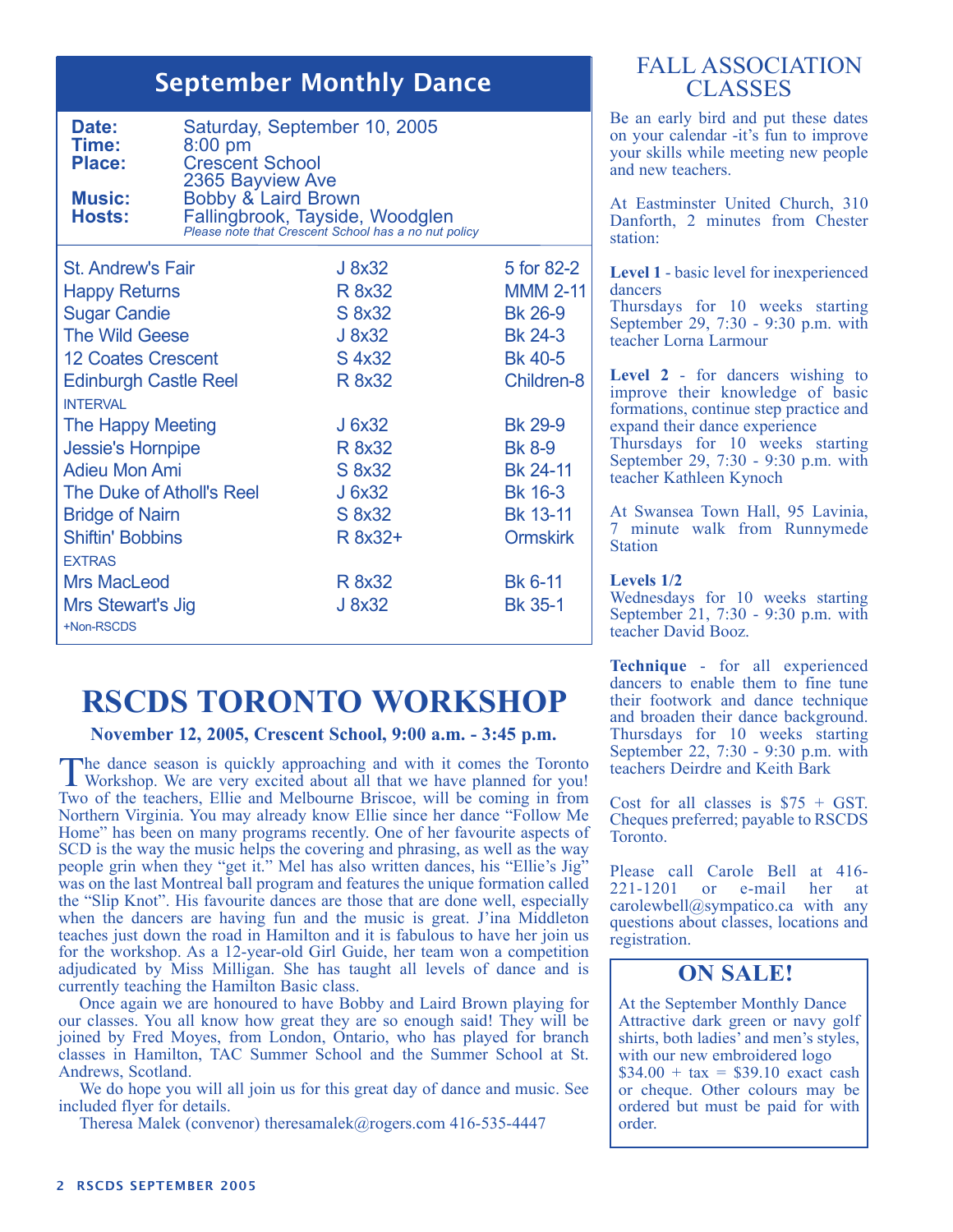# **Upcoming Events**

SEPTEMBER 10, 2005, 8:00 p.m., The Toronto Association's Monthly Dance at Crescent School. Music by Bobby and Laird Brown. Contact Dianne Lask 416-751-4850; diannelask@rogers.com.

OCTOBER 1, 2005, 8:00 p.m., The Toronto Association's Monthly Dance at Crescent School. Music by Bobby Brown and The Scottish Accent. Contact Dianne Lask 416- 751-4850; diannelask@rogers.com.

OCTOBER 8-9, 2005, Teachers' Workshop, Halifax, NS. There will be a Teachers' Workshop on Saturday, Oct. 8 and a general Scottish Country Dancing class on Sunday, October 9. Teacher is Linda Gaul, Pitlochry, Scotland. Information and registration form is available at www.accesswave. ca/~lydiahedge/Oct2005.htm.

OCTOBER 14-16, 2005, Hamilton Branch Scottish Country Dance Weekend, Prudhommes Landing, Vineland Station. Teachers are Jimmie Hill, UK; Sheila Keller, Bloomfield, ON; Sandy Bain, ON. Music by Elma Grech, Bobby Brown, Laird Brown and the musicians of The Scottish Accent. Contact John Middleton 905-522-2151; jjceilidh@sympatico.ca. Registrar Dora Robertson 905-575-4403.

OCTOBER 16, 2005, 2:00-4:00 p.m. Swing Lessons featuring Al Kurtz & Lana duBois at Broadlands Community Centre, 19 Castlegrove Av., just north of Lawrence and east of DVP. Come learn some basics of swing dancing and get ready to dance the night away to the music of the Do-Wop Kings on October 21st. Contact Lisa Mitchell 416-699-2480; ldmitchell@sympatico.ca.

OCTOBER 21, 2005, 8:00 p.m. The Toronto Association's Fund Raising evening of dancing to the music of the 50's at the Argonaut Club, 1255 Lakeshore Blvd. W., Music by the Do-Wop Kings. Tickets are \$25 and are available from Dave Coutts 416-787-1271; dcouttsca@hotmail.co, also Lisa Mitchell 416-699-2480; ldmitchell@sympatico.ca

OCTOBER 22, 2005, 8:00 p.m. The Peterborough Scottish Country Dancers will be celebrating Peterborough's 100th Anniversary at The Lift Lock Linkin 2. Music by Bobby Brown and The Scottish Accent. Contact Ernest Morrison 705-741- 0857; morriseb@auracom.com.

NOVEMBER 12, 2005, 8:45 a.m. to 3:45

p.m. The Toronto Association's Annual Workshop. See enclosed flyer for details. Contact Theresa Malek 416-535-4447 (home) 416-767-9289 (work); theresamalek@rogers. com.

NOVEMBER 12, 2005, 8:00 p.m. The Toronto Association's Monthly Dance at Crescent School. Music by Bobby Brown and The Scottish Accent. Contact Dianne Lask 416-751-4850; diannelask@rogers.com.

NOVEMBER 26, 2005, St. Andrew's Ball at the Fairmont Royal York Hotel, Toronto. Contact Michael Noble 416-449-8070 or Grace Harris 416-431-9653; grace\_ colin50@hotmail.com.

FEBRUARY 18, 2006, The 43rd Annual Tartan Ball at the Fairmont Royal York Hotel, Toronto. Contact Sandra Scott 416-447-0157; setandlink@hotmail.com.

FEBRUARY 23-28, 2006, RSCDS Winter School, Atholl Palace Hotel, Pitlochry,

Scotland. Applications should be completed and returned to Headquarters by October 17, 2005. Contact Brenda Hurst 416-925-6982; brenhurst@hotmail.com.

FEBRUARY 25, 2006, The Oakville Scottish Country Dance Group's 50th Anniversary Ball at Le Dome in Oakville. Music by Bobby Brown and The Scottish Accent. Contact Liz Walton 905-338-0798; mjewalton@sprint.ca.

*If you have an event that you would like posted in our Upcoming Events , contact Christine Bowers.*

### **Social Group Updates**

The Fallingbrook Group are not able to meet on October 14<sup>th</sup> and November 18<sup>th</sup> as the church has other events being held on these dates.

The Friday Morning Aurora group will be starting classes on September 23rd. Contact Agnes Vallejo 416-841-2747.

| <b>October Monthly Dance</b>                     |                                                                                                                                      |              |                 |  |  |
|--------------------------------------------------|--------------------------------------------------------------------------------------------------------------------------------------|--------------|-----------------|--|--|
| Date:<br>Time:<br><b>Place:</b><br><b>Music:</b> | Saturday, October 1, 2005<br>$8:00$ pm<br><b>Crescent School</b><br>2365 Bayview Ave                                                 |              |                 |  |  |
| Hosts:                                           | Bobby Brown and The Scottish Accent<br>Calvin, Highlands of Durham, Nobelton<br>Please note that Crescent School has a no nut policy |              |                 |  |  |
|                                                  | <b>Machine Without Horses</b>                                                                                                        | $J 8x32*$    | <b>Bk 12-2</b>  |  |  |
| <b>College Hornpipe</b>                          |                                                                                                                                      | R 8x32       | Bk 20-12        |  |  |
| <b>Dalkeith's Strathspey</b>                     |                                                                                                                                      | S 8x32       | <b>Bk 9-6</b>   |  |  |
| EH <sub>3</sub> 7AF                              |                                                                                                                                      | J 8x32       | <b>Bk 40-6</b>  |  |  |
| <b>The Silver Tassie</b>                         |                                                                                                                                      | S 8x32*      | Leaflet         |  |  |
| <b>Maxwell's Rant</b>                            |                                                                                                                                      | R 8x32*      | Bk 18-10        |  |  |
| <b>INTFRVAL</b>                                  |                                                                                                                                      |              |                 |  |  |
| <b>Lamb Skinnet</b>                              |                                                                                                                                      | J 8x32       | <b>Bk 14-2</b>  |  |  |
| <b>The Whistling Wind</b>                        |                                                                                                                                      | R 8x32*      | <b>Bk 36-5</b>  |  |  |
| <b>Miss Gibson's Strathspey</b>                  |                                                                                                                                      | S 8x32*      | <b>Leaflet</b>  |  |  |
| Haste to the Wedding                             |                                                                                                                                      | J 6x32       | <b>Bk 25-6</b>  |  |  |
| <b>Neidpath Castle</b>                           |                                                                                                                                      | $S$ 3x32 $*$ | <b>Bk 22-9</b>  |  |  |
| De'il Amang the Tailors                          |                                                                                                                                      | R 8x32       | <b>Bk 14-7</b>  |  |  |
| <b>FXTRAS</b>                                    |                                                                                                                                      |              |                 |  |  |
| <b>Shiftin' Bobbins</b>                          |                                                                                                                                      | R 8x32+      | <b>Ormskirk</b> |  |  |
| Joie de Vivre                                    |                                                                                                                                      | $J 8x32*$    | <b>Bk 39-2</b>  |  |  |
| +Non-RSCDS *Tartan Ball Dance                    |                                                                                                                                      |              |                 |  |  |